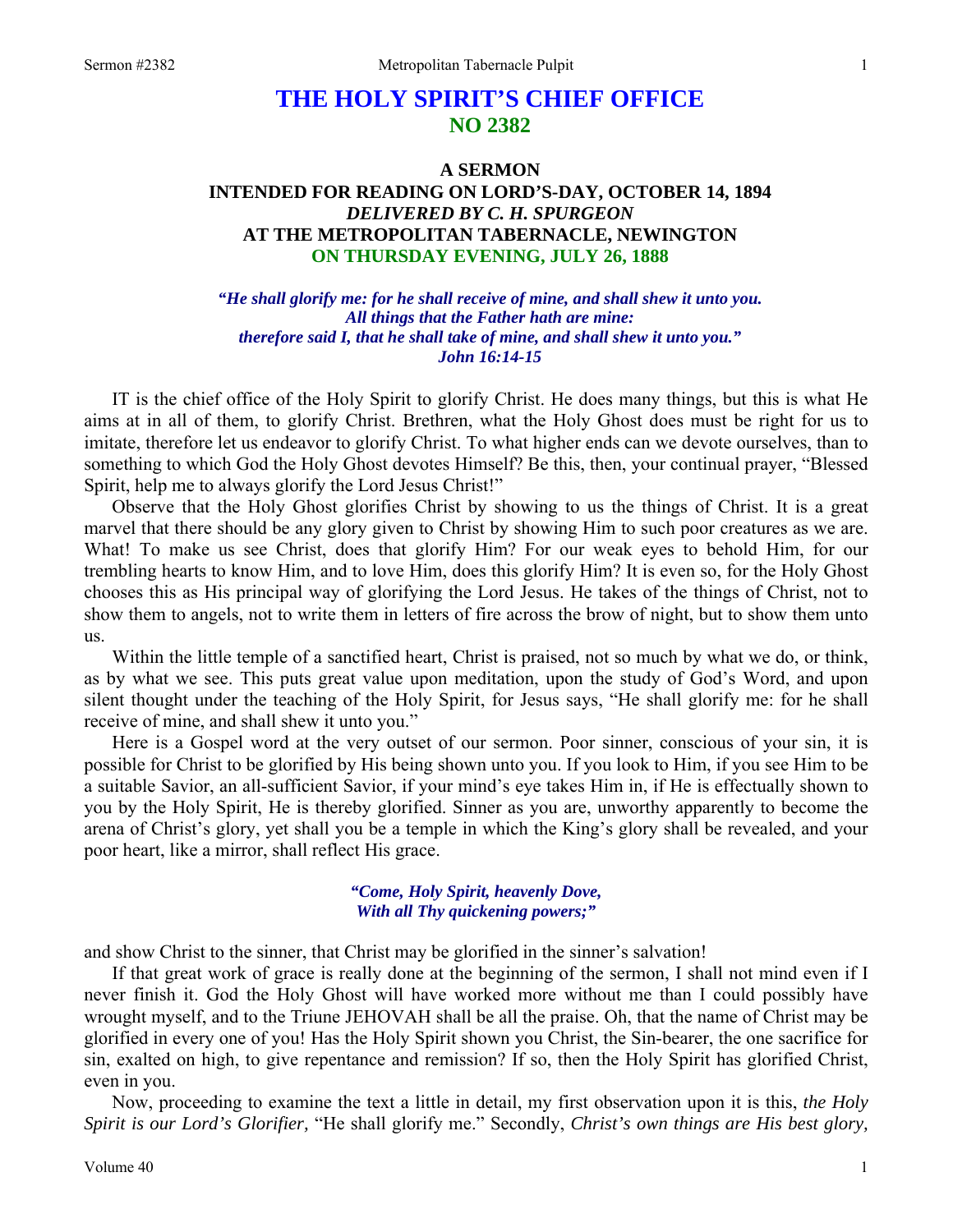"He shall glorify me: for He shall receive of mine, and shall shew it unto you," and thirdly, *Christ's glory is His Father's glory,* "All things that the Father hath are mine: therefore said I, that he shall take of mine, and shall shew it to you."

**I.** To begin, then, THE HOLY SPIRIT IS OUR LORD'S GLORIFIER.

I want you to keep this truth in your mind, and never to forget it, that which does not glorify Christ is not of the Holy Spirit, and that which is of the Holy Spirit invariably glorifies our Lord Jesus Christ.

First then, *have an eye to this truth in all comforts.* If a comfort which you think you need, and which appears to you to be very sweet, does not glorify Christ, look very suspiciously upon it. If in conversing with an apparently religious man, he prates about truth which he says is comforting, but which does not honor Christ, do not have anything to do with it. It is a poisonous sweet, it may charm you for a moment, but it will ruin your soul forever if you partake of it.

But blessed are those comforts which smell of Christ, those consolations in which there is a fragrance of myrrh, and aloes, and cassia, out of the King's palace, the comfort drawn from His person, from His work, from His blood, from the resurrection, from His glory, the comfort directly fetched from that sacred spot where He trod the winepress alone. This is wine of which you may drink, forget your misery, and be unhappy no more, but always look with great suspicion upon any comfort offered to you, either as a sinner or a saint, which does not come distinctly from Christ.

Say, "I will not be comforted till Jesus comforts me. I will refuse to lay aside my despondency until He removes my sin. I will not go to Mr. Civility, or Mr. Legality, for the unloading of my burden, no hands shall ever lift the load of conscious sin from off my heart but those that were nailed to the cross, when Jesus Himself bore my sins in His own body on the tree." Please carry this truth with you wherever you go, as a kind of spiritual litmus paper, by which you may test everything that is presented to you as a cordial or comfort. If it does not glorify Christ, let it not console or please you.

In the next place, *have an eye to this truth in all ministries.* There are many ministries in the world, and they are very diverse from one another, but this truth will enable you to judge which is right out of them all. That ministry which makes much of Christ, is of the Holy Spirit, and that ministry which decries Him, ignores Him, or puts Him in the background in any degree, is not of the Spirit of God. Any doctrine which magnifies man, but not man's Redeemer, any doctrine which denies the depth of the fall, and consequently derogates from the greatness of salvation, any doctrine which makes sin less, and therefore makes Christ's work less—away with it, away with it.

This shall be your infallible test as to whether it is of the Holy Ghost or not, for Jesus says, "He shall glorify me." It were better to speak five words to the glory of Christ, than to be the greatest orator who ever lived, and to neglect or dishonor the Lord Jesus Christ. We, my brethren, who are preachers of the Word, have but a short time to live, let us dedicate all that time to the glorious work of magnifying Christ. Longfellow says, in his *Psalm of Life,* that "Art is long," but longer still is the great art of lifting up the Crucified before the eyes of the sin-bitten sons of men.

Let us keep to that one employment. If we have but this one string upon which we can play, we may discourse such music on it as would ravish angels, and will save men, therefore again I say, let us keep to that alone. Cornet, flute, harp, sackbut, psaltery, dulcimer, and all kinds of music are for Nebuchadnezzar's golden image, but as for our God, our one harp is Christ Jesus. We will touch every string of that wondrous instrument, even though it be with trembling fingers, and marvelous shall be the music we shall evoke from it.

All ministries therefore, must be subjected to this test, if they do not glorify Christ, they are not of the Holy Ghost.

We should also *have an eye to this truth in all religious movements*, and judge them by this standard. If they are of the Holy Spirit, they glorify Christ. There are great movements in the world every now and then, and we are inclined to look upon them hopefully, for any stir is better than stagnation, but by and by we begin to fear, with a holy jealousy, what their effects will be.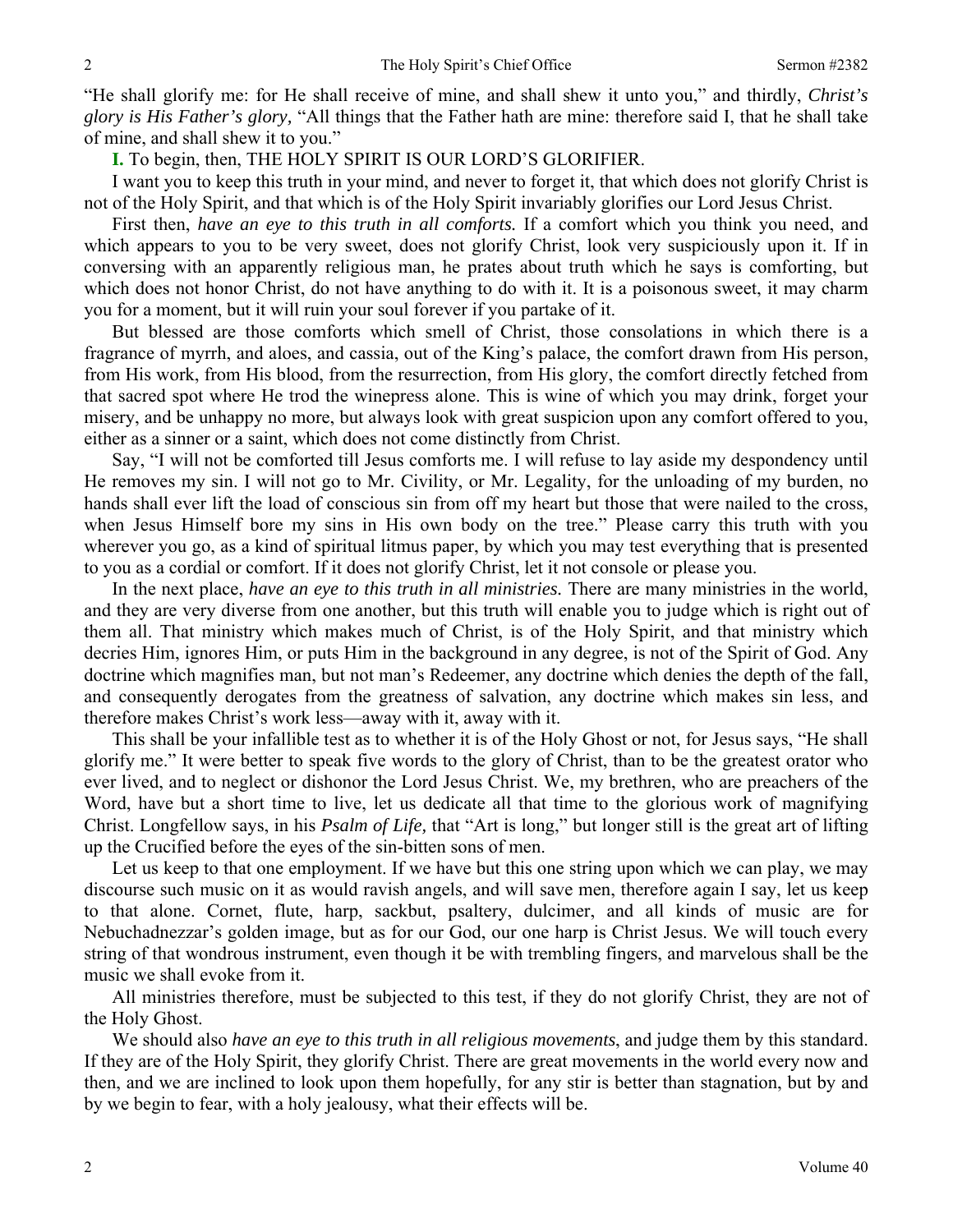How shall we judge them? To what test shall we put them? Always to this test. Does this movement glorify Christ? Is Christ preached? Then therein I do rejoice, yea, and will rejoice. Are men pointed to Christ? Then this is the ministry of salvation. Is He preached as first and last? Are men bidden to be justified by faith in Him, and then to follow Him, and copy His divine example? It is well.

I do not believe that any man ever lifted up the cross of Christ in a hurtful way. If it be but the cross that is seen, it is the sight of the cross, not of the hands that lift it, that will bring salvation. Some modern movements are heralded with great noise, and some come quietly, but if they glorify Christ, it is well.

But dear friends, if it is some new theory that is propounded, if it is some old error revived, if it is something very glittering and fascinating, and for a while it bears the multitudes away, think nothing of it, unless it glorifies Christ, it is not for you and me. *"Aliquid Christi,"* as one of the old fathers said, "Anything of Christ," and I love it, but nothing of Christ, or something against Christ, then it may be very fine and flowery, and it may be very fascinating and charming, highly poetical, and in consonance with the spirit of the age, but we say of it, "Vanity of vanities, all is vanity where there is no Christ."

Where He is uplifted there is all that is wanted for the salvation of a guilty race. Judge every movement then, not by those who adhere to it, nor by those who admire and praise it, but by this word of our Lord, "He shall glorify me." The Spirit of God is not in it if it does not glorify Christ.

Once again, brethren, I pray you, *eye this truth when you are under a sense of great weakness,*  physical, mental, or spiritual. You have finished preaching a sermon, you have completed a round with your tracts, or you have ended your Sunday school work for another Sabbath. You say to yourself, "I fear that I have done very poorly." You groan as you go to your bed because you think that you have not glorified Christ. It is as well that you should groan if that is the case. I will not forbid it, but I will relieve the bitterness of your distress by reminding you that it is the Holy Ghost who is to glorify Christ, "He shall glorify me."

If I preach and the Holy Spirit is with me, Christ will be glorified, but if I were able to speak with the tongues of men and of angels, but without the power of the Holy Ghost, Christ would not be glorified. Sometimes our weakness may even help to make way for the greater display of the might of God. If so, we may glory in infirmity, that the power of Christ may rest upon us. It is not merely we who speak, but the Spirit of the Lord who speaketh by us.

There is a sound of abundance of rain outside the Tabernacle, would God that there were also the sound of abundance of rain within our hearts! May the Holy Spirit come at this moment, and come at all times whenever His servants are trying to glorify Christ, and Himself do what must always be His own work! How can you and I glorify anybody, much less glorify Him who is infinitely glorious?

But the Holy Ghost, being Himself the glorious God, can glorify the glorious Christ. It is a work worthy of God, and it shows us, when we think of it, the absolute need of our crying to the Holy Spirit that He would take us in His hand, and use us as a workman uses his hammer. What can a hammer do without the hand that grasps it, and what can we do without the Spirit of God?

I will make only one more observation upon this first point. If the Holy Spirit is to glorify Christ, I beg you to *have an eye to this truth amid all oppositions, controversies and contentions.* If we alone had the task of glorifying Christ, we might be beaten, but as the Holy Spirit is the Glorifier of Christ, His glory is in very safe hands. "Why do the heathen rage, and the people imagine a vain thing?" The Holy Spirit is still to the front, the eternal purpose of God to set His King upon the throne, and to make Jesus Christ reign forever and ever must be fulfilled, for the Holy Ghost has undertaken to see it accomplished.

Amidst the surging tumults of the battle, the result of the conflict is never in doubt for a moment. It may seem as though the fate of Christ's cause hung in a balance, and that the scales were in equilibrium, but it is not so. The glory of Christ never wanes, it must increase from day to day, as it is made known in the hearts of men by the Holy Spirit, and the day shall come when Christ's praise shall go up from all human tongues. To Him every knee shall bow, and every tongue shall confess that Jesus Christ is Lord,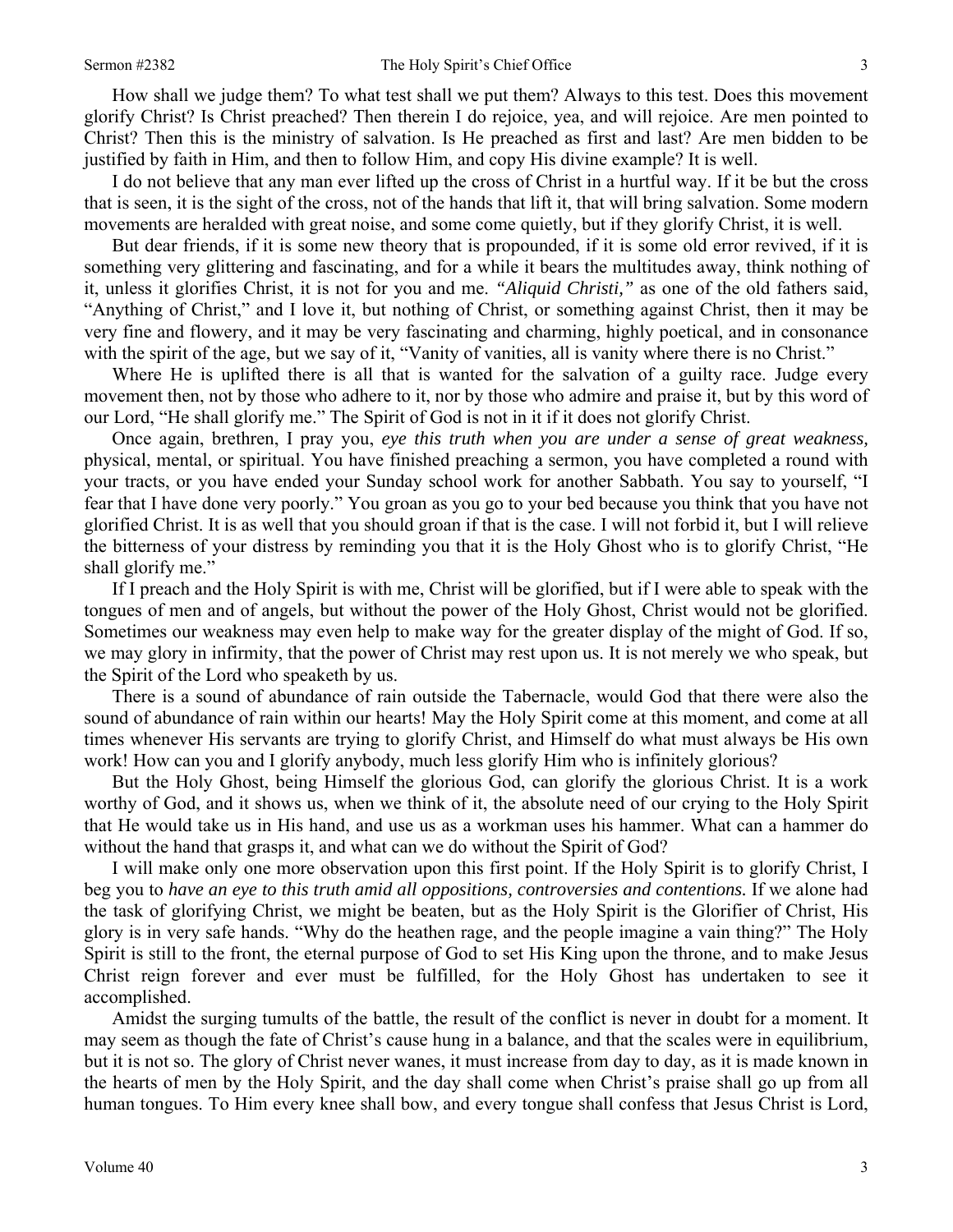to the glory of God the Father. Therefore, lift up the hands that hang down, and confirm the feeble knees.

If *you* have failed to glorify Christ by your speech as you would, there is Another who has done it and who will still do it, according to Christ's words, "He shall glorify me." My text seems to be a silver bell, ringing sweet comfort into the dispirited worker's ears, "He shall glorify me."

That is the first point—the Holy Spirit is our Lord's Glorifier. Keep that truth before your mind's eye under all circumstances.

**II.** Now secondly, CHRIST'S OWN THINGS ARE HIS BEST GLORY.

When the Holy Spirit wants to glorify Christ, what does He do? He does not go abroad for anything, He comes to Christ Himself for that which will be for Christ's own glory, "He shall glorify me: for he shall take of mine, and shall show it to you." There can be no glory added to Christ, it must be His own glory which He has already, which is made more apparent to the hearts of God's chosen by the Holy Spirit!

First of all, *Christ needs no new inventions to glorify Him.* "We have struck out a new line of things," says one. Have you? "We have found out something very wonderful." I dare say you have, but Christ, the same yesterday, today, and for ever, wants none of your inventions, or discoveries, or additions to His truth.

A plain Christ is ever the loveliest Christ. Dress Him up and you have deformed Him and defamed Him. Bring Him out just as He is, the Christ of God, nothing else but Christ, unless you bring in His cross, for we preach Christ crucified, indeed you cannot have the Christ without the cross, but preach Christ crucified, and you have given Him all the glory that He wants.

The Holy Spirit does not reveal in these last times any fresh ordinances, or any novel doctrines, or any new evolutions, but He simply brings to mind the things which Christ Himself spoke, He brings Christ's own things to us, and in that way glorifies Him.

Think for a minute of *Christ's person* as revealed to us by the Holy Spirit. What can more glorify Him than for us to see His person, very God of very God, and yet as truly man? What a wondrous being, as human as ourselves, but as divine as God! Was there ever another like He? Never.

Think of His incarnation, His birth at Bethlehem. There was greater glory among the oxen in the stall than ever was seen where those born in marble halls were swathed in purple and fine linen. Was there ever another babe like Christ? Never. I wonder not that the wise men fell down to worship Him.

Look at His *life,* the standing wonder of all ages. Men who have not worshipped Him, have admired Him. His life is incomparable, unique, there is nothing like it in all the history of mankind. Imagination has never been able to invent anything approximating to the perfect beauty of the life of Jesus Christ.

Think of His *death*. There have been many heroic and martyr deaths, but there is not one that can be set side by side with Christ's death. He did not pay the debt of nature as others do, and yet He paid our nature's debt. He did not die because He must, He died because He would. The only "must" that came upon Him was a necessity of all-conquering love. The cross of Christ is the greatest wonder of fact or of fiction, fiction invents many marvelous things, but nothing than can be looked at for a moment in comparison with the cross of Christ.

Think of our Lord's *resurrection*. If this be one of the things that are taken and shown to you by the Holy Spirit, it will fill you with holy delight. I am sure that I could go into that sepulcher, where John and Peter went, and spend a lifetime in reverencing Him who broke down the barriers of the tomb, and made it a passage way to heaven. Instead of being a dungeon and a *cul-de-sac,* into which all men seemed to go, but none could ever come out, Christ has, by His resurrection, made a tunnel right through the grave. Jesus, by dying, has killed death for all believers.

Then think of His *ascension*. But why need I take you over all these scenes with which you are blessedly familiar? What a wondrous fact that when the cloud received Him out of the disciples' sight, the angels came to convoy Him to His heavenly home!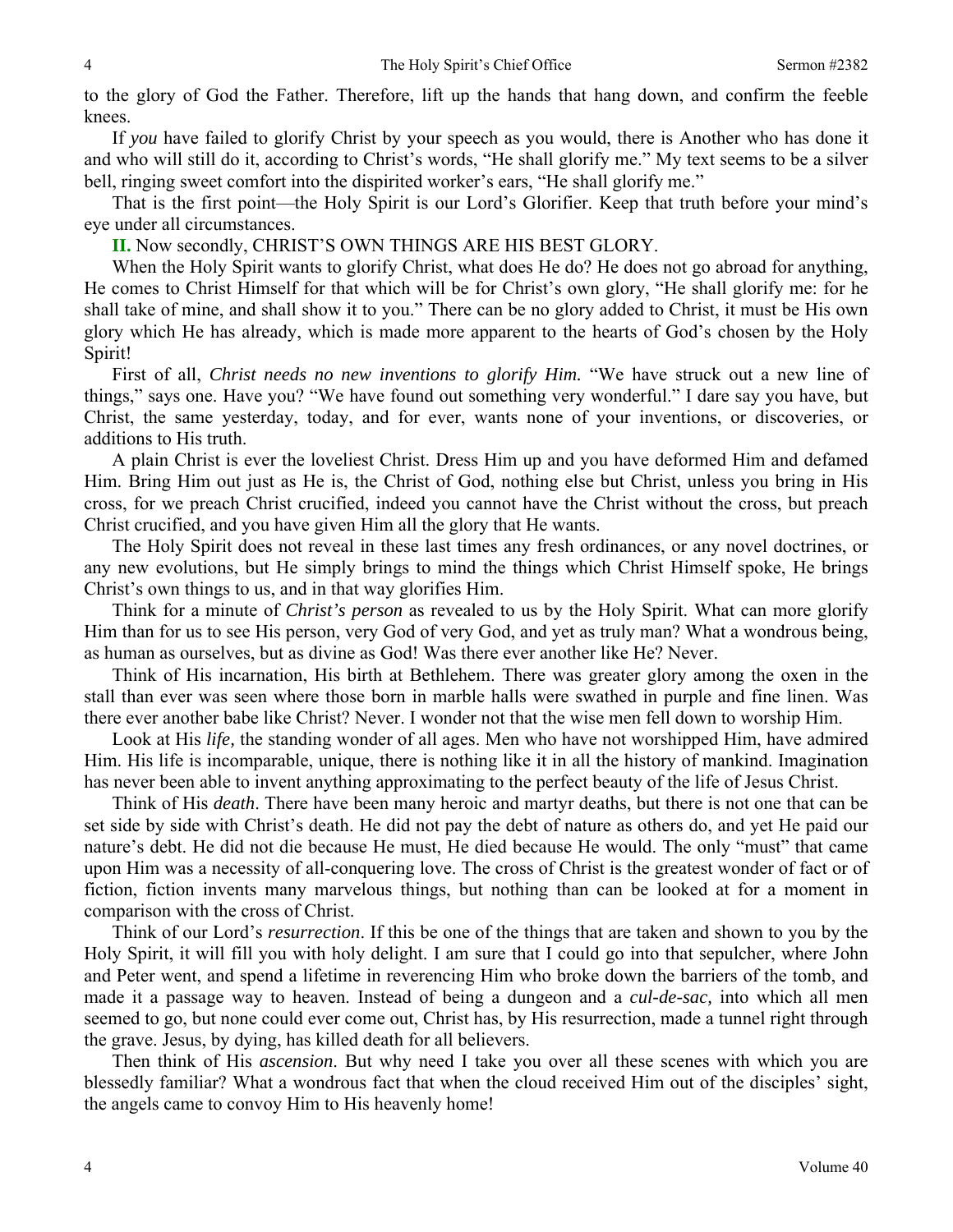### *"They brought His chariot from above To bear Him to His throne; Clapp'd their triumphant wings, and cried, 'The glorious work is done.'"*

Think of Him now, *at His Father's right hand,* adored of all the heavenly host, and then let your mind fly forward to the glory of His second advent, the final judgment with its terrible terrors, the millennium with its indescribable bliss, and the heaven of heavens, with its endless and unparalleled splendor. If these things are shown to you by the Holy Spirit, the beatific visions will indeed glorify Christ, and you will sit down, and sing with the blessed Virgin, "My soul doth magnify the Lord, and my spirit hath rejoiced in God, my Saviour."

Thus you see that the things which glorify Christ are all in Christ, the Holy Spirit fetches nothing from abroad, but He takes of the things of Christ, and shows them unto us. The glory of kings lies in their silver and their gold, their silk and their gems, but the glory of Christ lies in Himself. If we want to glorify a man, we bring him presents, if we wish to glorify Christ, we must accept presents from Him. Thus we take the cup of salvation, calling upon the name of the Lord, and in so doing we glorify Christ.

Notice next, that *these things of Christ are too bright for us to see till the Spirit shows them to us.*  We cannot see them because of their excessive glory, until the Holy Spirit tenderly reveals them to us, until He takes of the things of Christ, and shows them to us.

What does this mean? Does it not mean first, that He enlightens our understandings? It is wonderful how the Holy Spirit can take a fool, and make him know the wonders of Christ's dying love, and He does make him know it very quickly when He begins to teach him. Some of us have been very slow learners, yet the Holy Spirit has been able to teach something even to us. He opens the Scriptures, and He also opens our minds, and when there are these two openings together, what a wonderful opening it is!

It becomes like a new revelation, the first is the revelation of the letter, which we have in the Book, the second is the revelation of the Spirit, which we get in our own spirit. O my dear friend, if the Holy Ghost has ever enlightened your understanding, you know what it is for Him to show the things of Christ to you!

But next, He does this by a work upon the whole soul. I mean this. When the Holy Ghost convinces us of sin, we become fitted to see Christ, and so the blessed Spirit shows Christ to us. When we are conscious of our feebleness, then we see Christ's strength, and thus the Holy Ghost shows Him to us. Often, the operations of the Spirit of God may seem not to be directly the showing of Christ to us, but as they prepare us for seeing Him, they are a part of the work.

The Holy Ghost sometimes shows Christ to us by His power of vivifying the truth. I do not know whether I can quite tell you what I mean, but I have sometimes seen a truth differently from what I have ever seen it before. I knew it long ago, I owned it as part of the divine revelation, but now I realize it, grip it, grasp it, or what is better, it seems to get a grip of me, and hold me in its mighty hands.

Have you not sometimes been overjoyed with a promise which never seemed anything to you before? Or a doctrine, which you believed, but never fully appreciated, has suddenly become to you a gem of the first water, a very Koh-i-noor, or "Mountain of Light"?

The Holy Spirit has a way of focusing the light, and when it falls in this special way upon a certain point, then the truth is revealed to us. He shall take of the things of Christ, and show them unto you. Have you ever felt ready to jump for joy, ready to start from your seat, ready to sit up in your bed at night, and sing praises to God through the overpowering influence of some grand old truth which has seemed to be all at once quite new to you?

The Holy Spirit also shows to us the things of Christ in our experience. As we journey on in life, we pass up hill and down dale, through bright sunlight and through dark shadows, and in each of these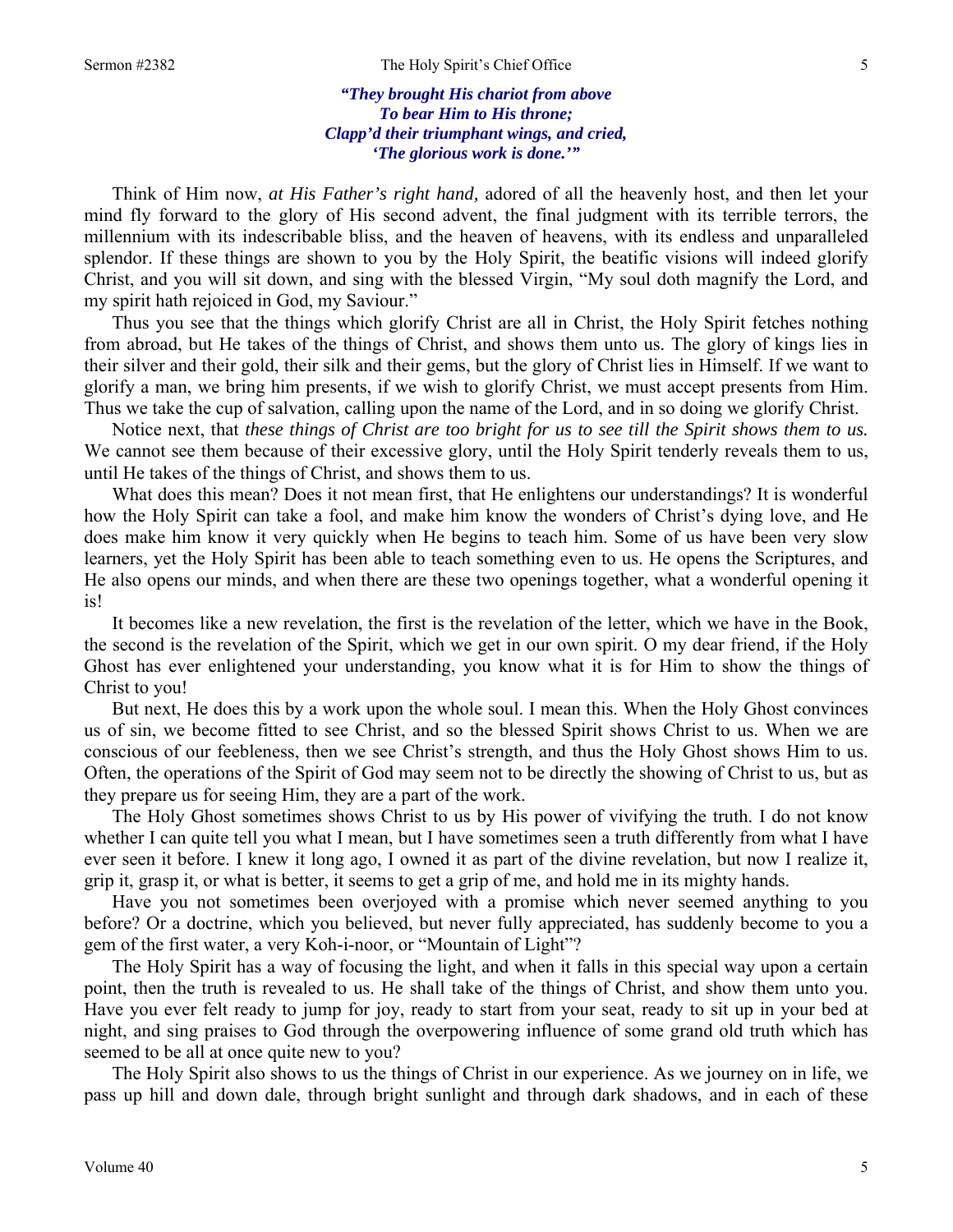conditions we learn a little more of Christ, a little more of His grace, a little more of His glory, a little more of His sin-bearing, a little more of His glorious righteousness.

Blessed is the life which is just one long lesson upon the glory of Christ, and I think that is what every Christian life should be. "Every dark and bending line" in our experience should meet in the center of Christ's glory and should lead us nearer and nearer to the power of enjoying the bliss at His right hand forever and ever. Thus the Holy Spirit takes of the things of Christ, and shows them to us, and so glorifies Christ.

Beloved, the practical lesson for us to learn is this, *let us try to abide under the influence of the Holy Spirit*. To that end, let us think very reverently of Him. Some never think of Him at all. How many sermons there are without even an allusion to Him! Shame on the preachers of such discourses! If any hearers come without praying for the Holy Spirit, shame on such hearers! We know and we confess that He is everything to our spiritual life, then why do we not remember Him with greater love, and worship Him with greater honor, and think of Him continually with greater reverence?

Beware of committing the sin against the Holy Ghost. If any of you feel any gentle touches of His power when you are hearing a sermon, beware lest you harden your heart against it. Whenever the sacred fire comes as but a spark, quench not the Holy Spirit, but pray that the spark may become a flame.

And you, Christian people, cry to Him that you may not read your Bibles without His light. Do not pray without being helped by the Spirit, above all, may you never preach without the Holy Spirit! It seems a pity when a man asks to be guided of the Spirit in His preaching, and then pulls out a manuscript and reads it. The Holy Spirit may bless what he reads, but He cannot very well guide him when he has tied himself down to what he has written.

And it will be the same with the speaker if he only repeats what he has learned, and leaves no room for the Spirit to give him a new thought, a fresh revelation of Christ, how can he hope for the divine blessing under such circumstances? Oh, it were better for us to sit still until some of us were moved by the Spirit to get up and speak, than for us to prescribe the methods by which He should speak to us, and even to write down the very words we mean to utter! What room is there for the Spirit's operations then?

#### *"Come, Holy Spirit, heavenly Dove,"*

I cannot help breaking out into that prayer, "Blessed Spirit, abide with us, take of the things of Christ, and show them to us, that so Christ may be glorified."

**III.** I am only going to speak a minute or two on the last point. It is a very deep one, much too deep for me. I am unable to take you into the depths of my text, I will not pretend to do so, I believe that there are meanings here which probably we shall never understand till we get to heaven. "What thou knowest not now, thou shalt know hereafter." But this is the point, CHRIST'S GLORY IS HIS FATHER'S GLORY, "All things that the Father hath are mine: therefore said I, that he shall take of mine, and shall shew it unto you."

First, *Christ has all that the Father has.* Do think of that. No mere man dares to say, "All things that the Father hath are mine." All the Godhead is in Christ, not only all the attributes of it, but the essence of it. The Nicene Creed well puts it, and it is not too strong in the expression, "Light of Light, very God of very God," for Christ has all that the Father has. When we come to Christ, we come to omnipotent, omnipresent omniscience, we come to almighty immutability, we come, in fact, to the eternal Godhead. The Father has all things, and all power is given to Christ in heaven and on earth, so that He has all that the Father has.

And further, *the Father is glorified in Christ's glory*. Never let us fall into the false notion that if we magnify Christ, we are depreciating the Father. If any lips have ever spoken concerning the Christ of God so as to depreciate the God of Christ, let those lips be covered with shame. We never did preach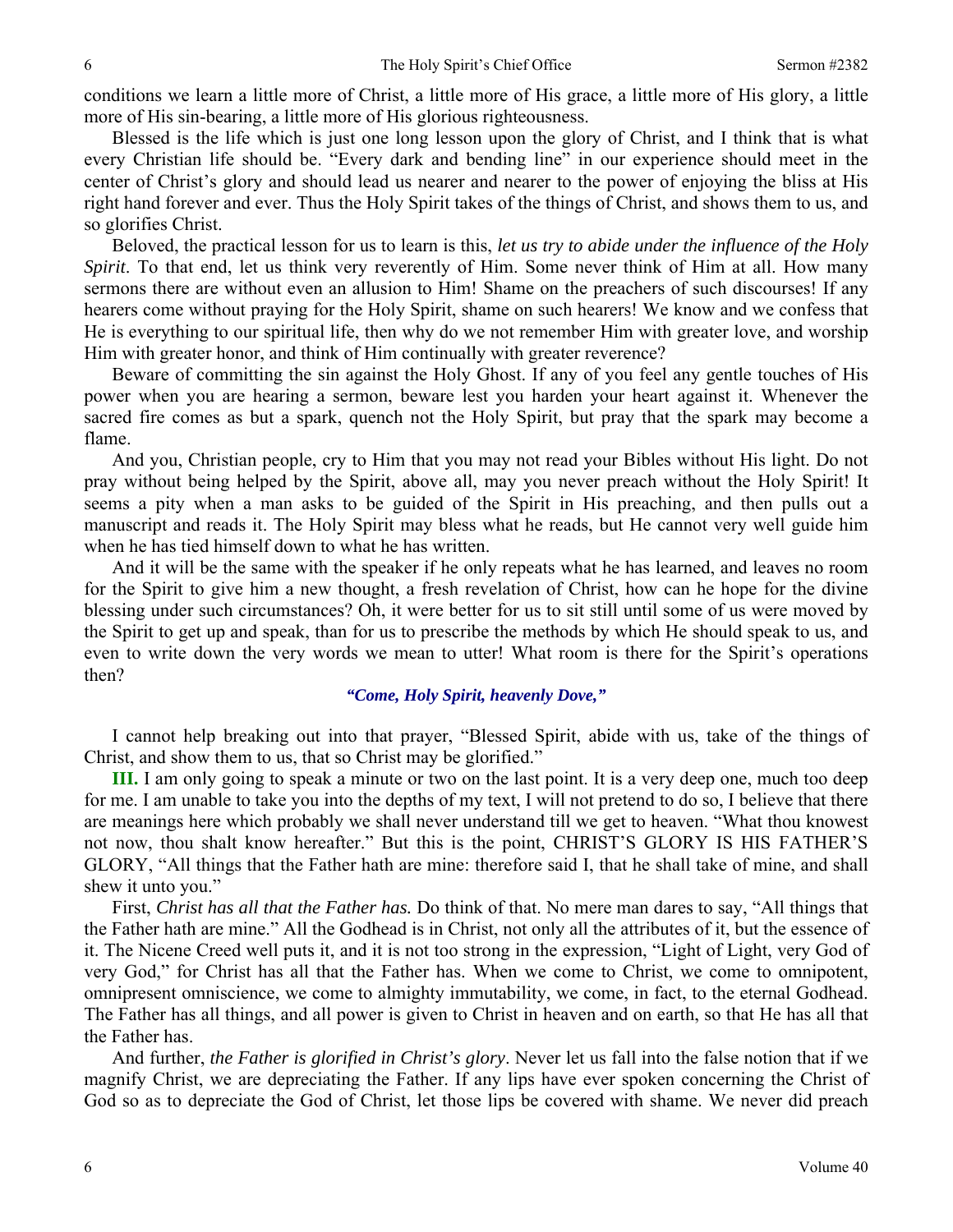Christ as merciful, and the Father as only just, or Christ as moving the Father to be gracious. That is a slander which has been cast upon us, but there is not an atom of truth in it.

We have known and believed what Christ Himself said, "I and my Father are one." The more glorious Christ is, the more glorious the Father is, and when men, professedly Christians, begin to cast off Christ, they cast off God the Father to a large extent. Irreverence to the Son of God soon becomes irreverence to God the Father Himself.

But dear friends, we delight to honor Christ, and we will continue to do so. Even when we stand in the heaven of heavens, before the burning throne of the infinite JEHOVAH, we will sing praises unto Him and unto the Lamb, putting the two evermore in that divine conjunction in which they are always to be found.

Thus, you see, Christ has all that the Father has, and when He is glorified, the Father also is glorified.

Next, *the Holy Spirit must lead us to see this,* and I am sure that He will. If we give ourselves up to His teaching, we shall fall into no errors. It will be a great mystery, but we shall know enough so that it will never trouble us. If you sit down and try to study the mystery of the Eternal, well, I believe that the longer you look, the more you will be like persons who look into the sea from a great height, until they grow dizzy, and are ready to fall and to be drowned. Believe what the Spirit teaches you, and adore your divine Teacher, then shall His instruction become easy to you.

I believe that as we grow older, we come to worship God as Abraham did, as JEHOVAH, the great I AM. Jesus does not fade into the background, but the glorious Godhead seems to become more and more apparent to us. Our Lord's word to His disciples, "Ye believe in God, believe also in me," as we grow older, seems to turn into this, "Ye believe in me, believe also in God." And as we come to a full confidence in the glorious Lord, the God of nature, and of providence, and of redemption, and of heaven, the Holy Spirit gives us to know more of the glories of Christ!

I have talked with you as well as I could upon this sublime theme, and if I did not know that the Holy Spirit glorifies Christ, I should go home miserable, for I have not been able to glorify my Lord as I would, but I know that the Holy Spirit can take what I have said out of my very heart, and can put it into your hearts, and He can add to it whatever I have omitted. Go, you who love the Lord, and glorify Him. Try to do it by your lips and by your lives. Go you and preach Him, preach more of Him, and preach Him up higher, and higher, and higher.

An old lady, of whom I have heard, made a mistake in what she said, yet there was a truth behind her blunder. She had been to a little Baptist chapel, where a high Calvinist preached, and on coming away she said that she liked "High Calvary" preachers best. So do I. Give me a "High Calvary" preacher, one who will make Calvary the highest of all the mountains.

I suppose it was not a hill at all, but only a mound, still, let us lift it higher and higher, and say to all other hills, "Why leap ye, ye high hills? this is the hill which God desireth to dwell in; yea, the LORD will dwell in it for ever." The crucified Christ is wiser than all the wisdom of the world. The cross of Christ has more novelty in it than all the fresh things of the earth. O believers and preachers of the Gospel, glorify Christ! May the Holy Ghost help you to do so!

And you, poor sinners, who think that you cannot glorify Christ at all, come and trust Him—

## *"Come naked, come filthy, come just as you are,"*

and believe that He will receive you, for that will glorify Him. Believe, even now, O sinner at death's door, that Christ can make you live, for your faith will glorify Him! Look up out of the awful depths of hell into which conscience has cast you, and believe that He can pluck you out of the horrible pit, and out of the miry clay, and set your feet upon a rock, for your trust will glorify Him!

It is in the power of the sinner to give Christ the greatest glory, if the Holy Spirit enables him to believe in the Lord Jesus Christ. You may come, you who are more leprous, more diseased, more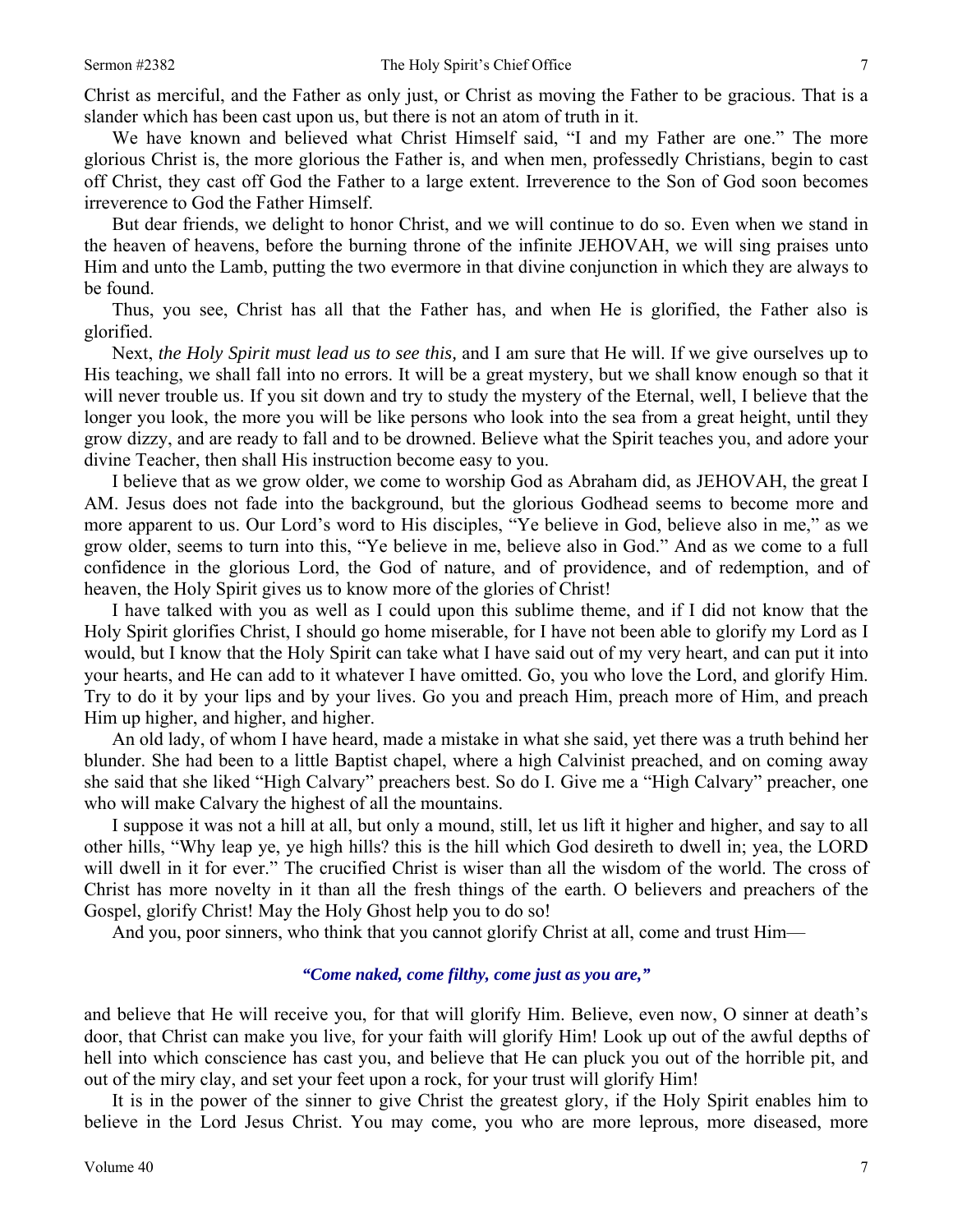corrupt, than any other, and if you look to Him and He saves you, oh, then you will praise Him! You will be of the mind of the one I have spoken of many times, who said to me, "Sir, you say that Christ can save me. Well, if He does, He shall never hear the last of it." No, and He never will hear the last of it. Blessed Jesus—

> *"I will love Thee in life, I will love Thee in death, And praise Thee as long as Thou lendest me breath; And say when the death-dew lies cold on my brow, If ever I loved Thee, my Jesus, 'tis now.*

*"In mansions of glory and endless delight, I'll ever adore Thee in heaven so bright; I'll sing with the glittering crown on my brow, If ever I loved Thee, my Jesus, 'tis now."* 

We will do nothing else but praise Christ and glorify Him, if He will but save us from sin. God grant that it may be so with every one of us, for the Lord Jesus Christ's sake! Amen.

## **EXPOSITION BY C. H. SPURGEON**

#### *JOHN 16:1-16*

#### **Verse 1.** *These things have I spoken unto you, that ye should not be offended.*

Or "made to stumble." Christ would not have you who are His people caused to stumble by anything that happens to you. He wants you to walk without tripping, His angels bear you up in their hands lest at any time you should dash your foot against a stone. He Himself, as your Guardian, comes and speaks beforehand to let you know what is to occur to you, that you may not be caused to stumble by any fresh trial that may assail you.

## **2.** *They shall put you out of the synagogues: yea, the time cometh, that whosoever killeth you will think that he doeth God service.*

Christ's disciples were to expect opposition of the most cruel kind. They were to be put away from those with whom they had long worshipped, they were even to run the risk of losing their lives, but Jesus foretold what would happen to them, that they might not be stumbled at it. Such was their Lord's love to them that He would not have them attacked unawares, by His grace, they would hold on and hold out, they would persevere to the end, but there would have to be a struggle, and to help them in the fight, Jesus tells them all about it before it begins.

We say, "Forewarned, forearmed." So the disciples were, and so are you. Your Lord tells you that you will not get to heaven without trials, "In the world ye shall have tribulation." And He tells you this that it may not surprise you when it comes, that it may not act upon you like a sudden gust of wind that would upset a little ship, but that you may just keep everything in trim looking for the storm to come, "These things have I spoken unto you, that ye should not be caused to stumble."

**3.** *And these things will they do unto you, because they have not known the Father, nor me.* 

The persecuting Jews professed to be worshippers of JEHOVAH, but they did not know the Christ, whom He sent, and therefore in very truth they did not know the Father either. How can you expect that those who do not know the Father will know the Son, or any of the other children of the divine family? As they rejected the Elder Brother, will they not also reject the younger ones? Is the disciple to be above his Master, or the servant to be treated better than his Lord? Think not so, and therefore expect that you will not be known, even as the Father and the Son were not known.

*"'Tis no surprising thing,*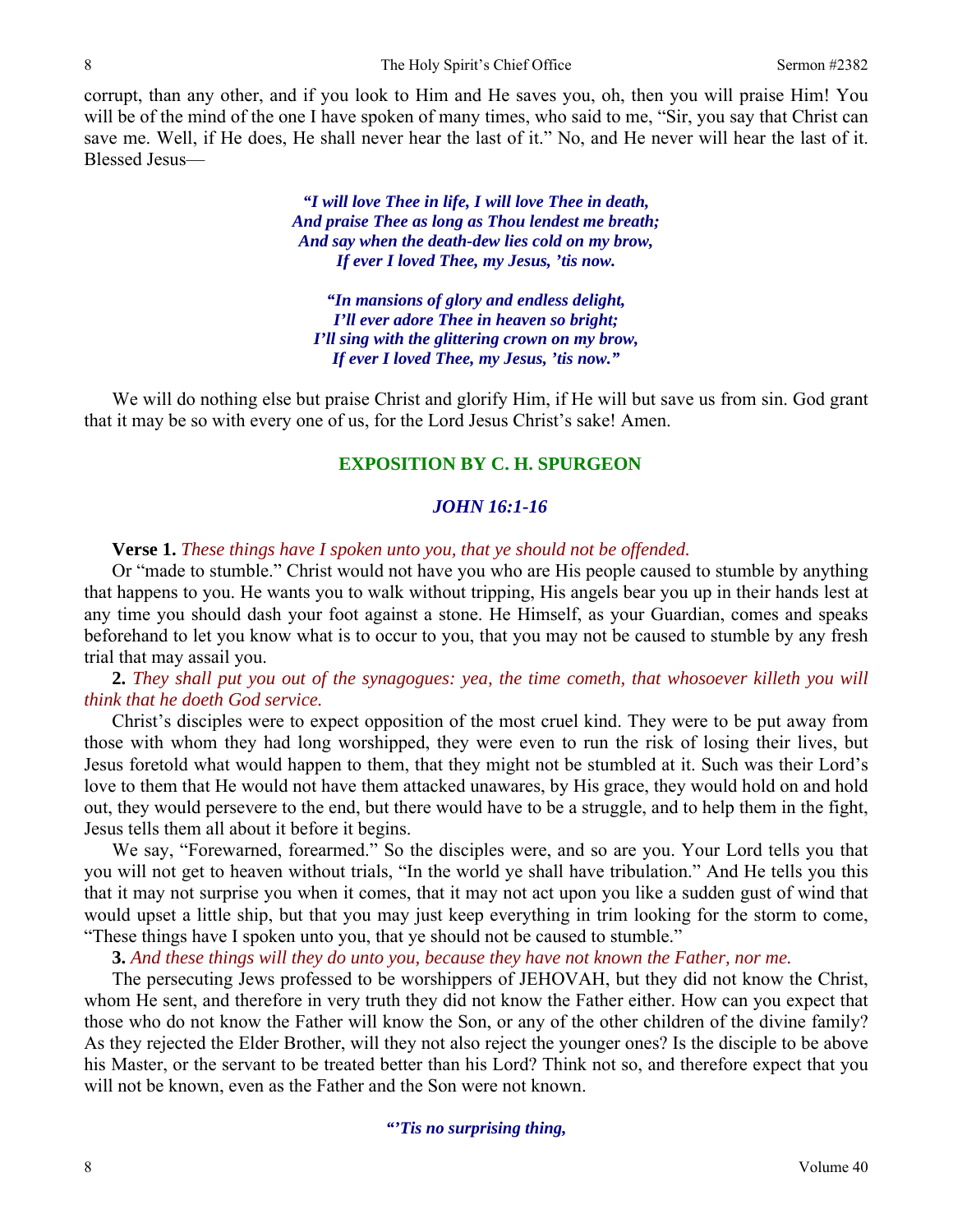#### *That we should be unknown: The Jewish world knew not their King, God's everlasting Son."*

**4.** *But these things have I told you, that when the time shall come, ye may remember that I told you of them. And these things I said not unto you at the beginning, because I was with you.* 

Our Lord did tell His disciples something about "these things." He dud warn them to expect opposition, but He did not dwell upon that theme, He did not expatiate upon it. He did not at first give that prominence to it which He was about to do, and He explains to His disciples why He had not talked much upon that topic, "because I was with you." It did not matter how they were opposed so long as He was with them, His society more than made up for anything they might have to suffer, and dear child of God, if you now enjoy the presence of Christ, and the power of His Spirit, you need not mind what happens to you.

**5-6.** *But now I go my way to him that sent me; and none of you asketh me, Whither goest thou? But because I have said these things unto you, sorrow hath filled your heart.* 

They were cast down because He was going away from them. Love awoke fear. It was a hard thing for them to have to miss Him, they could not tell what might happen to them when their Leader was gone from their midst.

Do you wonder that they were filled with sorrow? Yet there was no real cause for grief, there was rather reason for rejoicing when they understood the true lesson of Christ's departure. There is no real cause for your sorrow, dear friends. If you knew all things, you would rejoice exceedingly in that very thing that now most troubles you.

**7.** *Nevertheless I tell you the truth: It is expedient for you that I go away: for if I go not away, the Comforter will not come to you; but if I depart, I will send him unto you.* 

And the Comforter is better for us than the personal presence of Christ. We do not always think so, but it is true. It is better for the church to have the Holy Spirit in the midst of her, than for Christ to be here in the bodily presence on the earth.

**8.** *And when he is come, he will reprove the world of sin, and of righteousness, and of judgement:* 

The world is not as yet convinced, but it is convicted, though it does not own its guilt, there is more than sufficient evidence to prove it guilty in the sight of God.

**9.** *Of sin, because they believe not on me;* 

What must be the depth of human wickedness that sinners will not accept a divine Savior! This is the crowning, crushing proof of human guilt, "They believe not on me."

**10.** *Of righteousness, because I go to my Father, and ye see me no more;* 

Christ was righteous, the righteous One, whom men rejected, for He has gone up to the Father's side, where He could not have been if He had not perfected righteousness. The very going back of Christ to the Father's throne proves that righteousness does exist, and convicts men of sinning against it.

**11.** *Of judgment, because the prince of this world is judged.* 

The Gospel judges him, and dethrones him, and as there has been a judgment of the world's king, so there will be a judgment of the world itself.

**12.** *I have yet many things to say unto you, but ye cannot bear them now.* 

Some teachers overload their hearers with the truth till I might truly say that they pile on the agony. Truth which cannot be received is often most irksome and burdensome to the hearer, when the mind is not in a fit condition to bear any more instruction, it is cruel work to impose it. Our Lord Jesus did not so overburden His disciples, "I have yet many things to say to you, but ye cannot bear them now."

**13.** *Howbeit when he, the Spirit of truth, is come, he will guide you into all truth: for he shall not speak of himself;* 

This is a very wonderful expression, "He shall not speak of himself." We have plenty of men nowadays, who boast that they do speak of or from themselves, that is to say, they profess to borrow